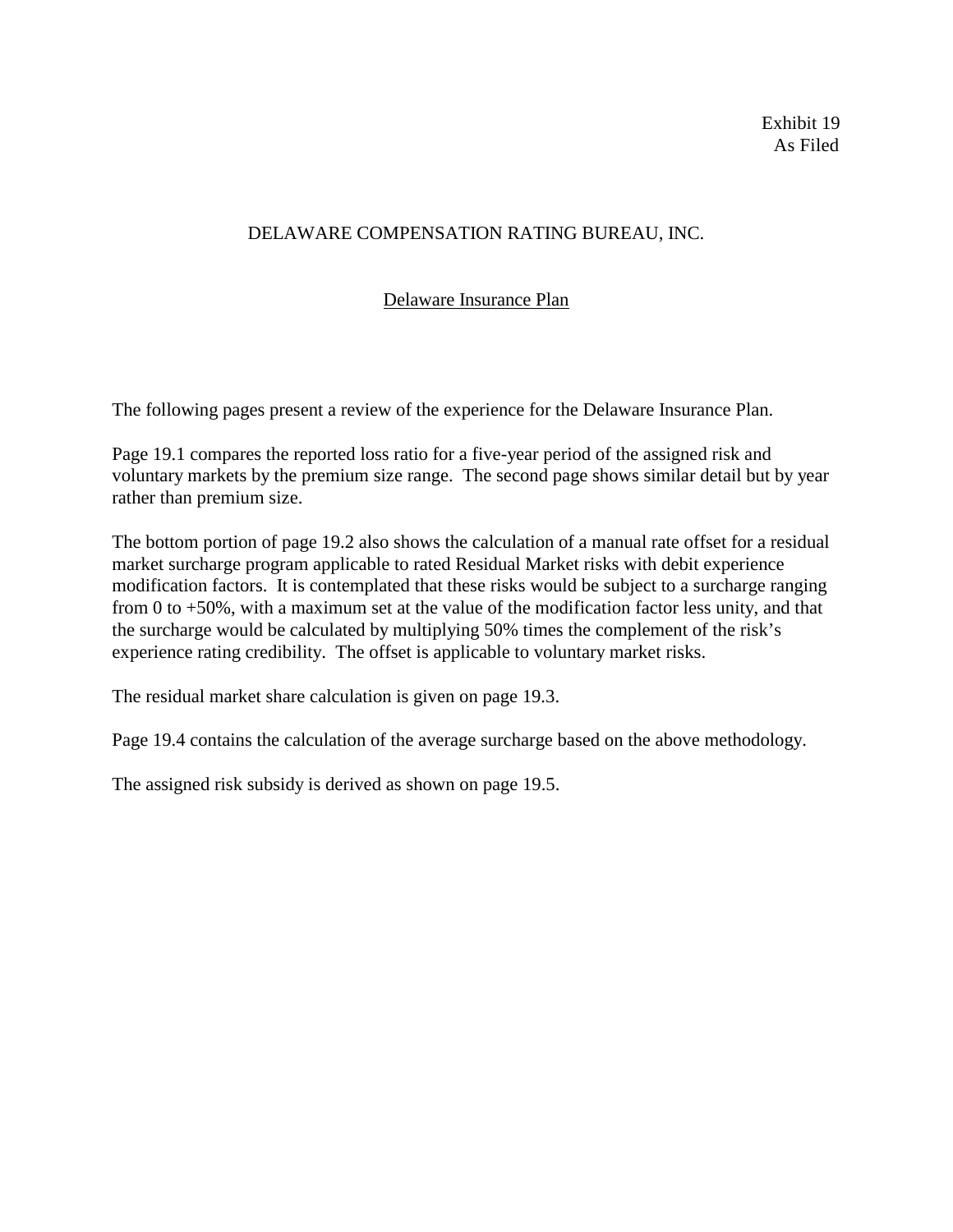### DELAWARE INSURANCE PLAN EXPERIENCE Manual Years 1998 - 2002

| SIZE OF         | <b>STATEWIDE</b> |              | <b>DIP</b>  |                             |             | STATEWIDE - DIP                                                       |                |             |              |
|-----------------|------------------|--------------|-------------|-----------------------------|-------------|-----------------------------------------------------------------------|----------------|-------------|--------------|
| <b>STANDARD</b> | TOTAL            | <b>TOTAL</b> | <b>LOSS</b> | <b>TOTAL</b>                | TOTAL       | <b>LOSS</b>                                                           | <b>TOTAL</b>   | TOTAL       | <b>LOSS</b>  |
| <b>PREMIUM</b>  | <b>PREMIUM</b>   | <b>LOSS</b>  | RATIO       | <b>PREMIUM</b>              | <b>LOSS</b> | <b>RATIO</b>                                                          | <b>PREMIUM</b> | <b>LOSS</b> | <b>RATIO</b> |
| $1 - 500$       | 7,471,249        | 4,143,667    | 55.5        | 437,206                     | 487,464     | 111.5                                                                 | 7,034,043      | 3,656,203   | 52.0         |
| 501-1000        | 10,054,198       | 6,766,736    | 67.3        | 784,537                     | 549,714     | 70.1                                                                  | 9,269,661      | 6,217,022   | 67.1         |
| 1001-1500       | 9,454,096        | 4,630,120    | 49.0        | 817,548                     | 1,285,512   | 157.2                                                                 | 8,636,548      | 3,344,608   | 38.7         |
| 1501-2000       | 8,799,007        | 7,240,733    | 82.3        | 783,025                     | 1,258,371   | 160.7                                                                 | 8,015,982      | 5,982,362   | 74.6         |
| 2001-2500       | 8,399,737        | 5,501,951    | 65.5        | 641,120                     | 325,203     | 50.7                                                                  | 7,758,617      | 5,176,748   | 66.7         |
| 2501-3000       | 7,441,750        | 2,474,062    | 33.2        | 557,273                     | 125,311     | 22.5                                                                  | 6,884,477      | 2,348,751   | 34.1         |
| 3001-3500       | 7,275,088        | 4,856,331    | 66.8        | 519,437                     | 352,093     | 67.8                                                                  | 6,755,651      | 4,504,238   | 66.7         |
| 3501-4000       | 6,985,811        | 4,077,507    | 58.4        | 482,851                     | 112,269     | 23.3                                                                  | 6,502,960      | 3,965,238   | 61.0         |
| 4001-4500       | 7,216,039        | 3,875,444    | 53.7        | 430,877                     | 438,393     | 101.7                                                                 | 6,785,162      | 3,437,051   | 50.7         |
| 4501-5000       | 6,792,774        | 4,431,858    | 65.2        | 411,119                     | 232,775     | 56.6                                                                  | 6,381,655      | 4,199,083   | 65.8         |
| 5001 AND OVER   | 737,198,915      | 425,318,605  | 57.7        | 33,841,766                  | 23,041,307  | 68.1                                                                  | 703,357,149    | 402,277,298 | 57.2         |
| <b>TOTALS</b>   | 817,088,664      | 473,317,014  | 57.9        | 39,706,759                  | 28,208,412  | 71.0                                                                  | 777,381,905    | 445,108,602 | 57.3         |
|                 |                  |              |             | SIZE OF<br>STANDARD PREMIUM |             | <b>INDICATED</b><br><b>SURCHARGE</b><br><b>FACTOR</b><br>DIP/(SW-DIP) |                |             |              |

| 1-500         | 2 144 |
|---------------|-------|
| 501-1000      | 1.045 |
| 1001-1500     | 4.062 |
| 1501-2000     | 2.154 |
| 2001-2500     | 0.760 |
| 2501-3000     | 0.660 |
| 3001-3500     | 1.016 |
| 3501-4000     | 0.382 |
| 4001-4500     | 2.006 |
| 4501-5000     | 0.860 |
| 5001 AND OVER | 1.191 |
| TOTALS        | 1.239 |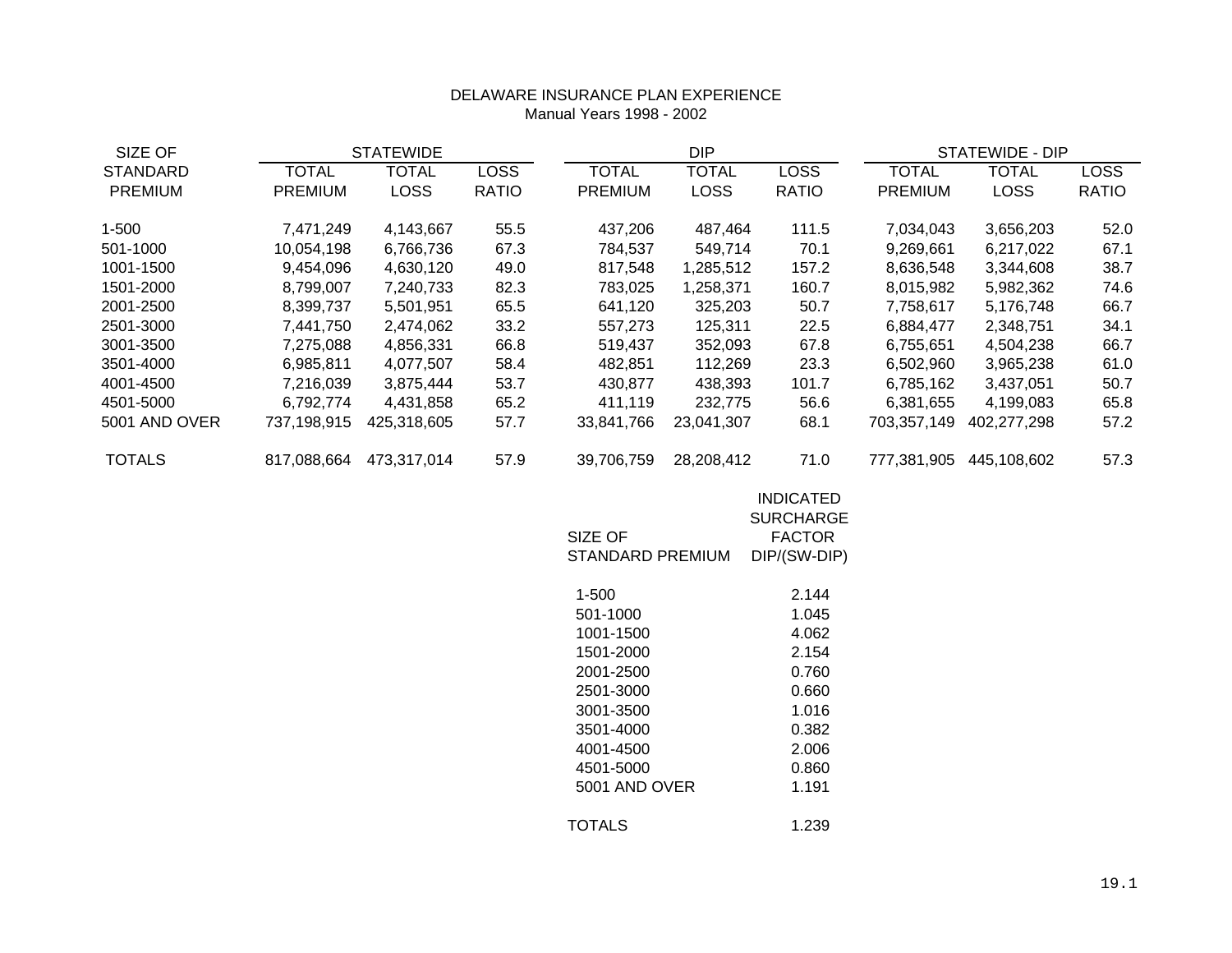#### DELAWARE INSURANCE PLAN EXPERIENCE Manual Years 1998 - 2002

| <b>STATEWIDE</b>             |                                                                                                       |                                            | <b>DIP</b>                  |                                                            |                                                    | <b>STATEWIDE - DIP</b>                                                |                                                       |                                            |                      |
|------------------------------|-------------------------------------------------------------------------------------------------------|--------------------------------------------|-----------------------------|------------------------------------------------------------|----------------------------------------------------|-----------------------------------------------------------------------|-------------------------------------------------------|--------------------------------------------|----------------------|
| <b>MANUAL</b><br><b>YEAR</b> | <b>STANDARD</b><br>PREMIUM<br><b>WITH CONSTANTS</b>                                                   | <b>REPORTED</b><br><b>INCURRED</b><br>LOSS | <b>LOSS</b><br><b>RATIO</b> | <b>STANDARD</b><br><b>PREMIUM</b><br><b>WITH CONSTANTS</b> | <b>REPORTED</b><br><b>INCURRED</b><br><b>LOSS</b>  | <b>LOSS</b><br><b>RATIO</b>                                           | <b>STANDARD</b><br>PREMIUM<br><b>WITH CONSTANTS</b>   | <b>REPORTED</b><br><b>INCURRED</b><br>LOSS | LOSS<br><b>RATIO</b> |
| 1998                         | 157,360,645                                                                                           | 83,493,119                                 | 53.1                        | 4,531,622                                                  | 1,900,047                                          | 41.9                                                                  | 152,829,023                                           | 81,593,072                                 | 53.4                 |
| 1999                         | 144,837,589                                                                                           | 95,319,208                                 | 65.8                        | 2,028,318                                                  | 2,607,321                                          | 128.5                                                                 | 142,809,271                                           | 92,711,887                                 | 64.9                 |
| 2000                         | 157,138,888                                                                                           | 106,879,777                                | 68.0                        | 4,197,097                                                  | 3,975,051                                          | 94.7                                                                  | 152,941,791                                           | 102,904,726                                | 67.3                 |
| 2001                         | 166,661,957                                                                                           | 97,460,681                                 | 58.5                        | 8,026,730                                                  | 6,508,506                                          | 81.1                                                                  | 158,635,227                                           | 90,952,175                                 | 57.3                 |
| 2002                         | 191,089,585                                                                                           | 90,164,229                                 | 47.2                        | 20,922,992                                                 | 13,217,487                                         | 63.2                                                                  | 170,166,593                                           | 76,946,742                                 | 45.2                 |
| <b>TOTALS</b>                | 817,088,664                                                                                           | 473,317,014                                | 57.9                        | 39,706,759                                                 | 28,208,412                                         | 71.0                                                                  | 777,381,905 445,108,602                               |                                            | 57.3                 |
|                              |                                                                                                       |                                            |                             | <b>MANUAL</b><br><b>YEAR</b>                               | <b>MARKET</b><br><b>SHARE</b><br>DIP/SW            | <b>INDICATED</b><br><b>SURCHARGE</b><br><b>FACTOR</b><br>DIP/(SW-DIP) |                                                       |                                            |                      |
|                              |                                                                                                       |                                            |                             | 1998<br>1999<br>2000<br>2001<br>2002<br>TOTAL 1998 - 2002  | 0.029<br>0.014<br>0.027<br>0.048<br>0.109<br>0.049 | 0.785<br>1.980<br>1.407<br>1.415<br>1.398<br>1.239                    |                                                       |                                            |                      |
|                              |                                                                                                       | INDICATED MANUAL LOSS COST OFFSET          |                             |                                                            |                                                    |                                                                       | LOSS RATIO DIFFERENTIAL (for DARSKSUB)                |                                            |                      |
|                              | (1)<br><b>DIP MARKET SHARE</b>                                                                        |                                            |                             | 0.2112                                                     |                                                    |                                                                       | (4) DIPLOSS RATIO                                     |                                            | 71.0                 |
|                              | (2)<br>AVERAGE SURCHARGE                                                                              |                                            |                             | 0.098                                                      |                                                    |                                                                       | (5) VOLUNTARY MKT LOSS RATIO                          |                                            | 57.3                 |
|                              | (3) MANUAL LOSS COST OFFSET<br>APPLICABLE TO VOLUNTARY MARKET RISKS<br>$[1 - (1)^*[1+(2)]]/[1 - (1)]$ |                                            |                             | 0.9738                                                     |                                                    |                                                                       | (6) DIP SURCHARGE FACTOR<br>$(7)$ LRD $[(4)/(5)]/(6)$ |                                            | 1.098<br>1.13        |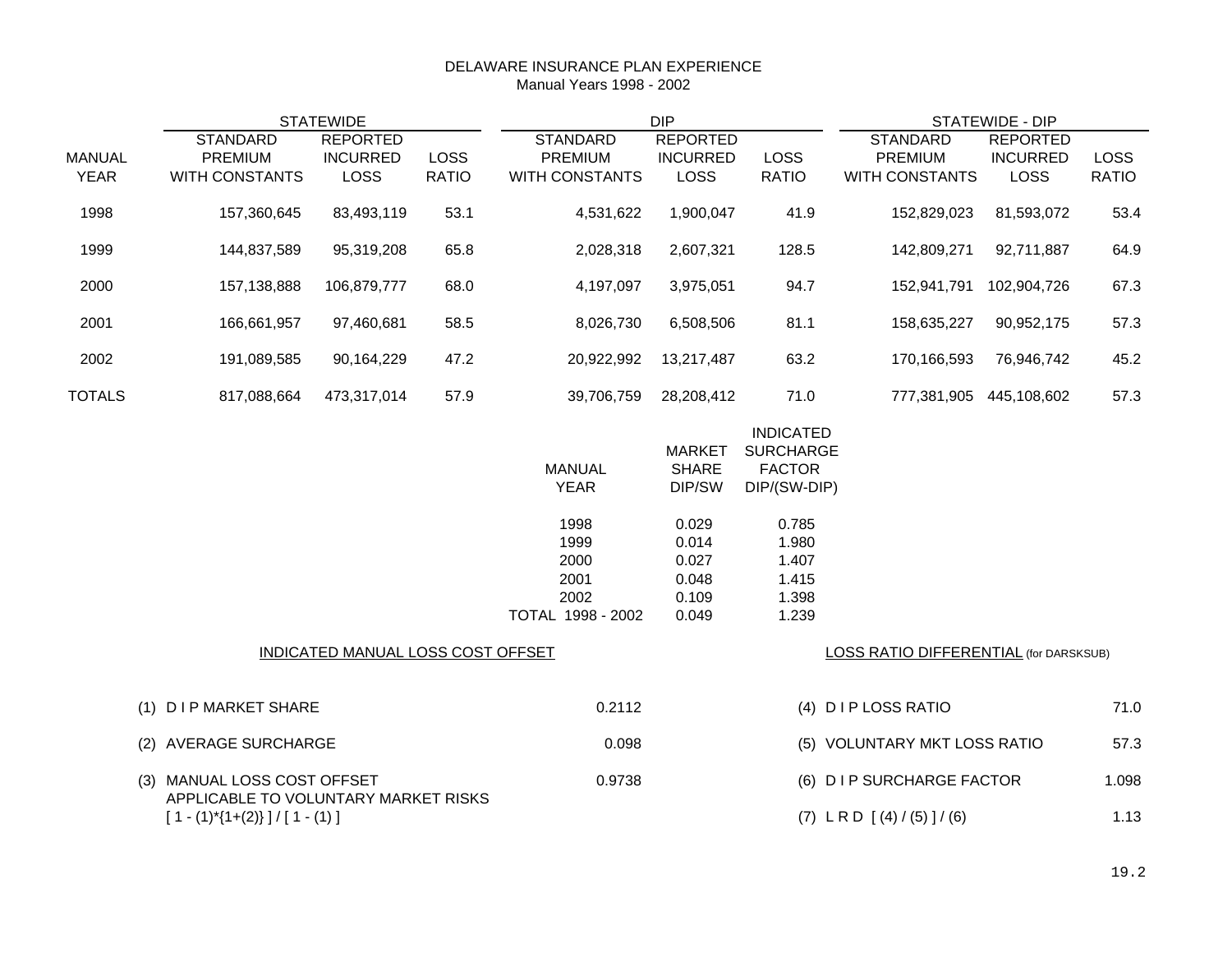# **RESIDUAL MARKET SHARE (using financial data)**

### Policy Year Accumulated Standard Earned Premium @ 12/31/04

| Residual Market Share excluding Large Deductible |             |                   |                                                              |                  |                   |                 |                   |
|--------------------------------------------------|-------------|-------------------|--------------------------------------------------------------|------------------|-------------------|-----------------|-------------------|
|                                                  |             |                   |                                                              |                  | $(5) = (3) * (4)$ |                 |                   |
| Policy                                           | (1)         | (2)               | $(3) = (1) - (2)$                                            | (4)              | VM @ RM           | $(6) = (2)+(5)$ | $(7) = (2) / (6)$ |
| Year                                             | Call $#1$   | Call $#12$        | Difference                                                   | <b>LCM</b>       | <b>DSR Level</b>  | Total @ DSR     | Ratio             |
| 1996                                             | 95,292,428  | 15,057,308        | 80,235,120                                                   | 1.4000           | 112,329,168       | 127,386,476     | 0.1182            |
| 1997                                             | 98,812,810  | 8,346,027         | 90,466,783                                                   | 1.3707           | 124,002,819       | 132,348,846     | 0.0631            |
| 1998                                             | 109,286,481 | 5,427,512         | 103,858,969                                                  | 1.3080           | 135,847,531       | 141,275,043     | 0.0384            |
| 1999                                             | 98,350,143  | 3,058,208         | 95,291,935                                                   | 1.2886           | 122,793,187       | 125,851,395     | 0.0243            |
| 2000                                             | 102,668,182 | 5,555,605         | 97,112,577                                                   | 1.2796           | 124, 265, 254     | 129,820,859     | 0.0428            |
| 2001                                             | 104.955.969 | 10,892,643        | 94,063,326                                                   | 1.2656           | 119,046,545       | 129,939,188     | 0.0838            |
| 2002                                             | 123,980,212 | 30,030,524        | 93,949,688                                                   | 1.3625           | 128,006,450       | 158,036,974     | 0.1900            |
| 2003                                             | 133,413,606 | 38, 311, 227      | 95,102,379                                                   | 1.3729           | 130,566,056       | 168,877,283     | 0.2269            |
| 2004                                             | 74,535,710  | 23,188,083        | 51,347,627                                                   | 1.3769           | 70,700,548        | 93,888,631      | 0.2470            |
|                                                  |             |                   |                                                              |                  |                   |                 |                   |
|                                                  |             |                   | Residual Market Share including Large Deductible (net basis) |                  |                   |                 |                   |
|                                                  |             | $(9) = (8) * (4)$ |                                                              |                  |                   |                 |                   |
| Policy                                           | (8)         | VM @ RM           | $(10)= (6)+(9)$                                              | $(11)= (2)/(10)$ |                   |                 |                   |
| Year                                             | Call #8     | <b>DSR Level</b>  | Total @ DSR                                                  | Ratio            |                   |                 |                   |
| 1996                                             | 9,879,099   | 13,830,739        | 141,217,215                                                  | 0.1066           |                   |                 |                   |
| 1997                                             | 11,478,877  | 15,734,097        | 148,082,943                                                  | 0.0564           |                   |                 |                   |
| 1998                                             | 13,018,110  | 17,027,688        | 158,302,731                                                  | 0.0343           |                   |                 |                   |
| 1999                                             | 8,920,642   | 11,495,139        | 137, 346, 534                                                | 0.0223           |                   |                 |                   |
| 2000                                             | 11,560,783  | 14,793,178        | 144,614,037                                                  | 0.0384           |                   |                 |                   |
| 2001                                             | 16,553,439  | 20,950,032        | 150,889,220                                                  | 0.0722           |                   |                 |                   |
| 2002                                             | 19,591,923  | 26,693,995        | 184,730,969                                                  | 0.1626           |                   |                 |                   |
| 2003                                             | 21,256,686  | 29,183,304        | 198,060,587                                                  | 0.1934           |                   |                 |                   |
| 2004                                             | 11.564.121  | 15.922.638        | 109.811.269                                                  | 0.2112           |                   |                 |                   |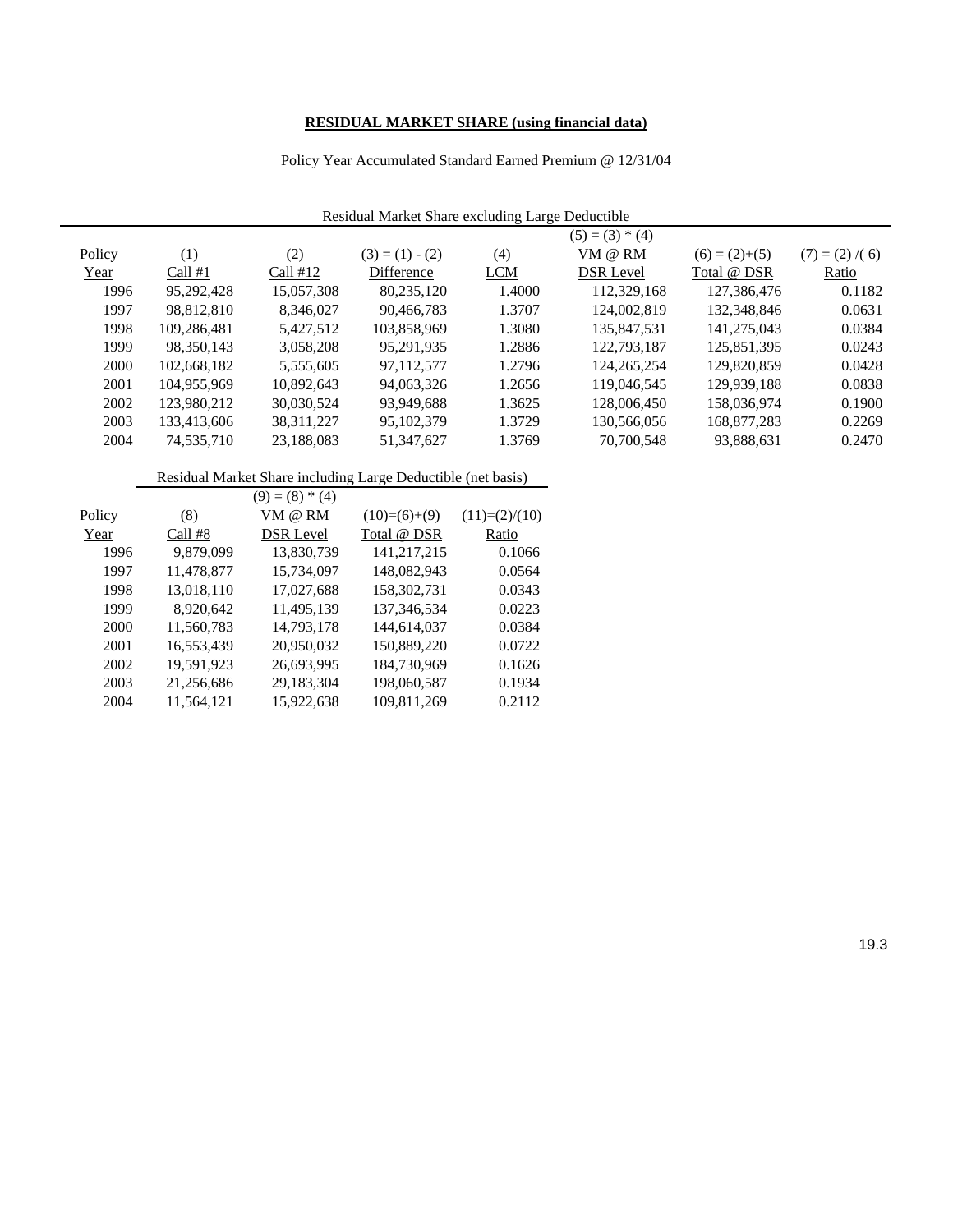## **DELAWARE COMPENSATION RATING BUREAU, INC. DELAWARE INSURANCE PLAN**

## **CALCULATION OF AVERAGE SURCHARGE 0.50 \* ( 1 - C ), max = Mod Factor Less Unity**

|                                         | <b>Risk</b><br>Count | Premium<br>2003 | % Total<br>Count | % Total<br>Premium |
|-----------------------------------------|----------------------|-----------------|------------------|--------------------|
| 1 Risks with Credit Mod ( $\leq$ = 1.0) | 554                  | 9,962,977       | 20.98%           | 33.08%             |
| 2 Risks with Debit Mod $($ > 1.0)       | 324                  | 14,590,711      | 12.27%           | 48.44%             |
| 3 Total - Rated Risks                   | 878                  | 24,553,688      | 33.24%           | 81.52%             |
| 4 Non-Rated Risks                       | 1.763                | 5,566,812       | 66.76%           | 18.48%             |
| 5 Total - All Assigned Risks            | 2.641                | 30.120.500      | 100.00%          | 100.00%            |

|                                       | Surcharged<br>Premium | Average<br>Surcharge | % Total<br>Premium |
|---------------------------------------|-----------------------|----------------------|--------------------|
| 1 Risks with Credit Mod ( $\leq$ 1.0) | 9,962,977             | 0.000                | 30.12%             |
| 2 Risks with Debit Mod $($ > 1.0)     | 17,543,823            | 0.202                | 53.04%             |
| 3 Total - Rated Risks                 | 27,506,800            | 0.120                | 83.17%             |
| 4 Non-Rated Risks                     | 5,566,812             | 0.000                | 16.83%             |
| 5 Total - All Assigned Risks          | 33,073,612            | 0.098                | 100.00%            |

Surcharge = 50% \* (1 - cred), not exceeding the modification factor less unity and applies to risks with debit modification factors.